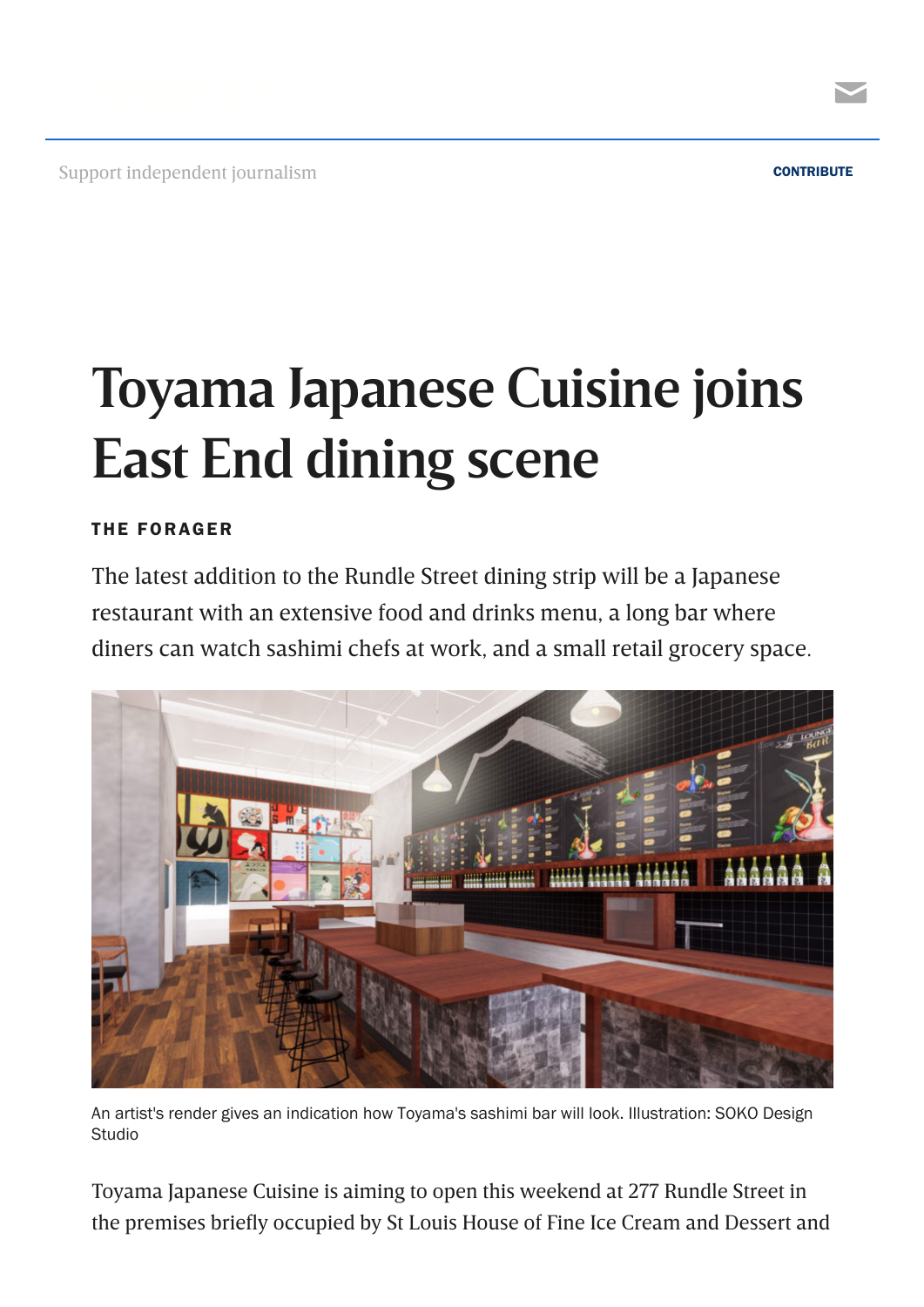before that by the Max Brenner chocolate bar.

Business partners Leon Du, Billy Tang and Vincent Wu believe that Toyama, which will have 80-plus seats, will offer a point of difference in the East End dining scene.

"On Rundle Street and in the city, there's not many Japanese fine-dining restaurants – that's why we wanted to open here," says restaurant manager Wu, who was previously the supervisor at Empress Restaurant on Greenhill Road.

"I can see it being quite popular at night time, when a lot of people are going out eating and drinking."

The fitout is currently being completed based on a design by Unley-based SOKO Design Studio that includes two feature walls showcasing colourful Japanese graphic art.

The dining space will include an area looking out onto Rundle Street, and a key feature will be a long bar along one wall where diners can watch the chefs preparing sashimi and sushi, with the menu offering a daily selection of fresh options.

The owners say Toyama will focus on authentic Japanese food, with dishes including a range of miso soups, meat and vegetable skewers flame-cooked over a charcoal grill, okonomiyaki (traditional Japanese pancakes) and tamago (egg omelettes).

Among other lighter dishes on the menu will be salmon yukke (julienned salmon with quail egg yolk and spicy soya sauce on a garden salad) and a wafu salad (julienned carrot, cabbage, wakame, garden salad with yuzu soy dressing).

Mains will range from agedashi tofu and tempura dishes, to teriyaki chicken, stirfried wagyu beef with home-made Japanese steak sauce, and Japanese-style broiled eel and rice.

It's contemporary in style, Wu says of the food, "but if you go to Japan you won't find a restaurant that has all the different types of food because they focus on one